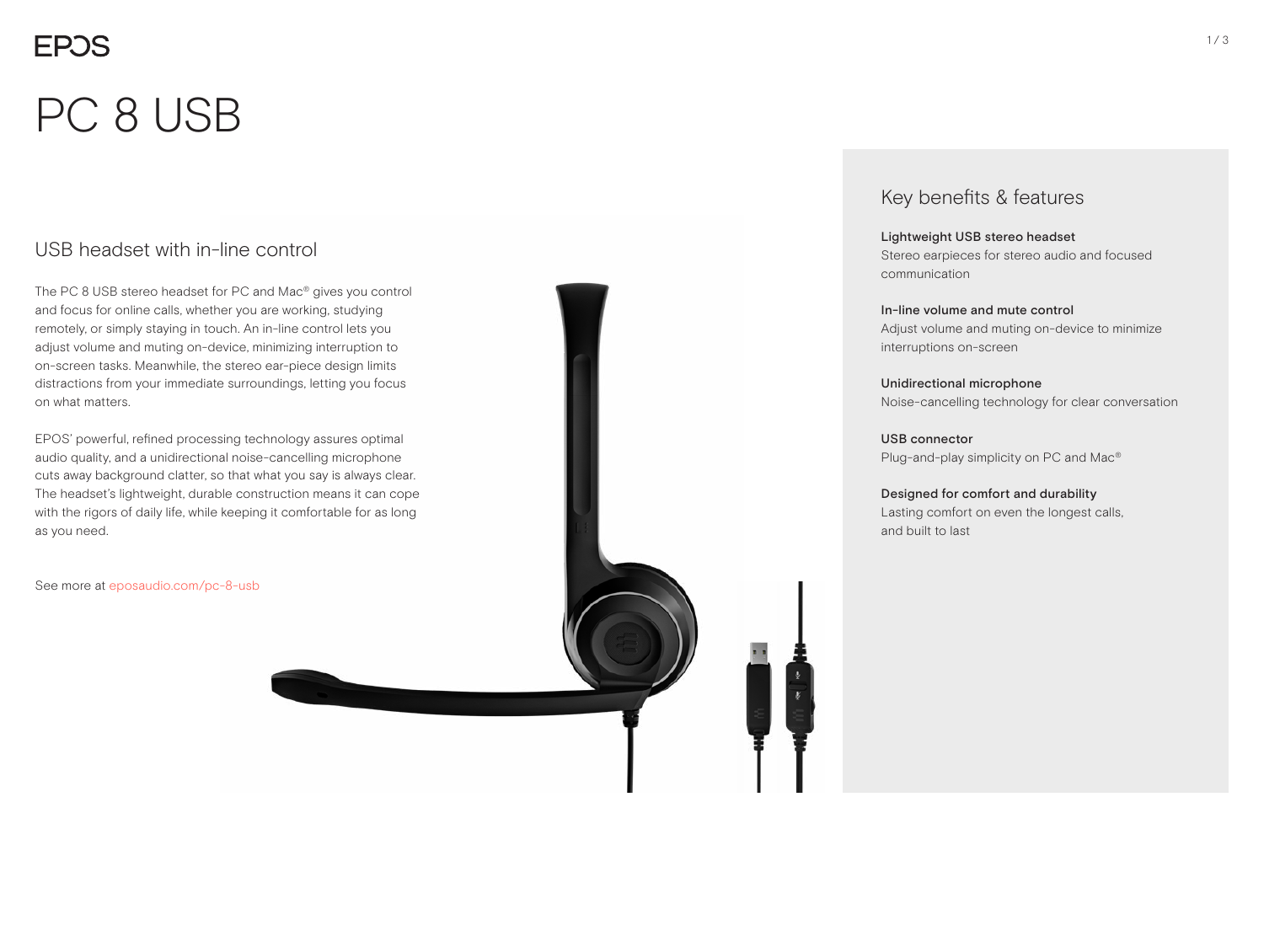## **EPOS**

## PC 8 USB

## Product data

Impedance 2,200

#### General

| Ear coupling         | On-ear                    |
|----------------------|---------------------------|
| Transducer principle | Dynamic, open             |
| Connectivity         | Wired, USB Sound Card     |
| Cable length         | 2 <sub>m</sub>            |
| Compatibility        | PC & Mac <sup>®</sup>     |
| Warranty             | 2 years, international    |
| Headphones           |                           |
| Frequency response   | 42-17,000 Hz              |
| Impedance            | $32\Omega$                |
| Sound pressure level | 95 dB SPL @ 1 kHz, 1V RMS |
| Microphone           |                           |
| Frequency response   | 90 - 15,000 Hz            |
| Pick-up pattern      | Unidirectional            |
| Sensitivity          | -40 dBV/Pa                |

| Packaging                                                   |                                                     |
|-------------------------------------------------------------|-----------------------------------------------------|
| Dimension of product packaging<br>$(L \times W \times H)$   | 212 x 244 x 64.5 mm                                 |
| Package weight<br>(incl. complete product and packaging)    | 205q                                                |
| Dimension of inner master<br>carton $(W \times H \times D)$ | 70 x 245 x 215 mm                                   |
| Dimension of master carton<br>$(L \times W \times H)$       | 480 x 382 x 520 mm                                  |
| Units in distributor master carton                          | 20                                                  |
| Languages                                                   | English, German, French, Spanish, Russian, Japanese |